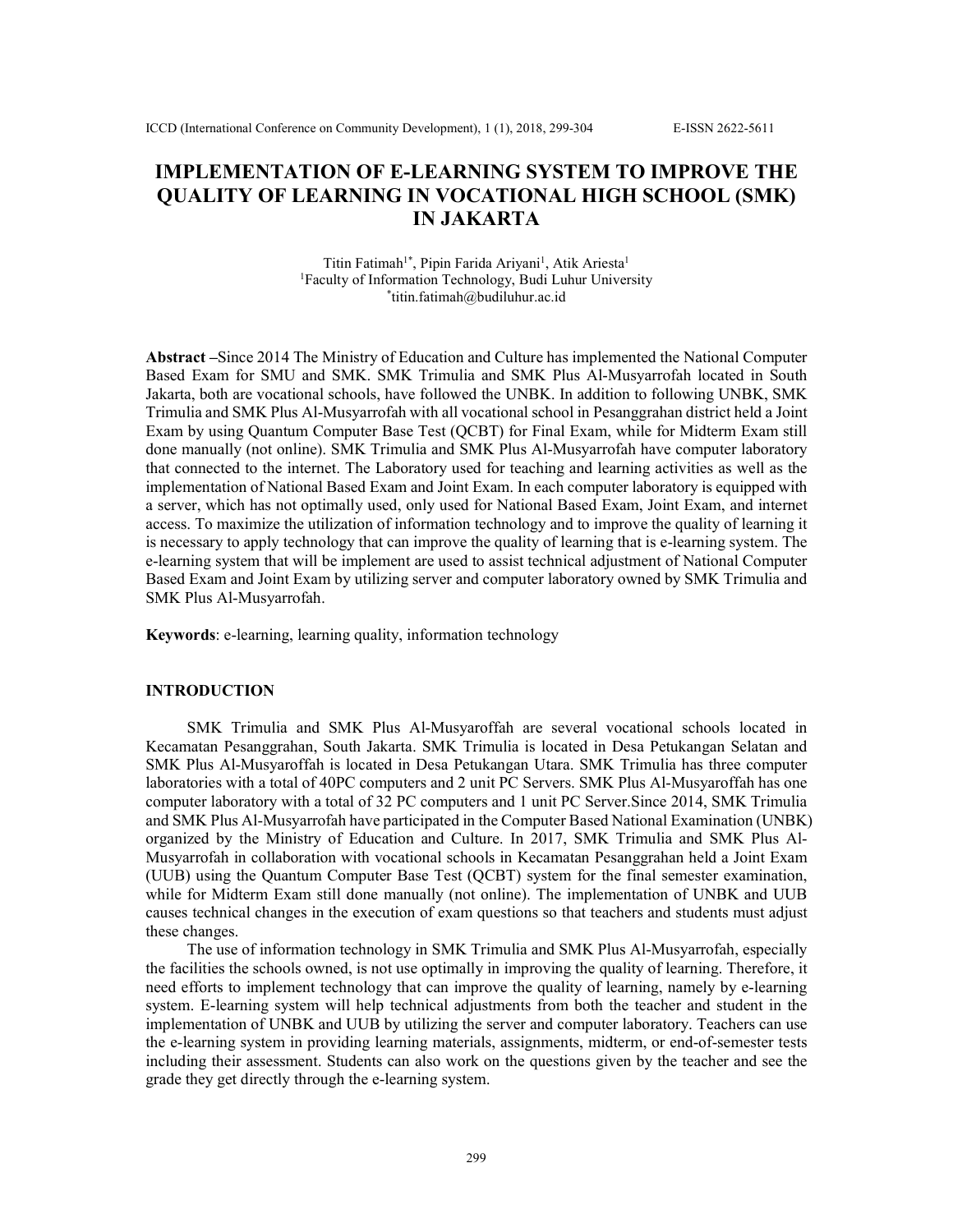# **METHOD**

The approach method used for the application of e-learning systems in SMK Trimulia and SMK Plus Al-Musyarrofah includes:

1. Installation of e-learning system

On Servers that owned by SMK Trimulia and SMK Plus Al-Musyarrofah will be installed E-learning system using MOODLE.

2. Admin Training

One or two people will be training to become the admin of E-Learning System. Admin can understand the use of e-learning systems from the back-end such as user management and course management.

3. Teacher Training

Teachers can use e-learning systems such as quiz management, discussion forum management, and material management.

- 4. Student Training Students can use e-learning systems such as following quizzes, joining forums, and downloading material.
- 5. Evaluation

Evaluation of the training, both from admin training, teacher training, and student training.

To support the implementation of activities carried out the following stages:

- 1. Socialization to related parties such as teachers and students in SMK Trimulia and SMK Plus Al-Musyarrofah so that the implementation of activities can run well and get support both institutionally, materially and morally.
- 2. SMK Trimulia and SMK Plus Al-Musyarrofah provide training facilities for e-learning system user, which is admins, teachers, and students.
- 3. Determine at any time the training for the e-learning system admin, teacher, and students.
- 4. Include teachers and students from SMK Trimulia and SMK Plus Al-Musyarrofah in training elearning system content creation, such as teaching materials, assignment questions, tests, midterm exams, and semester final exams.

### **RESULT AND DISCUSSION**

The implementation of E-Learning System in Vocational High Schools (SMK) to improve the quality of learning has been carry out well at SMK Trimulia and SMK Plus Al-Musyarrofah. The result of this activity is an E-Learning System using Moodle version 3.0 on the server owned by each school partner as one of the efforts to maximize the use of the server and computer laboratory that owned by the school. Users in this E-Learning System are admin, teacher, and students. Each user has the role, rights and obligations in the E-Learning System.

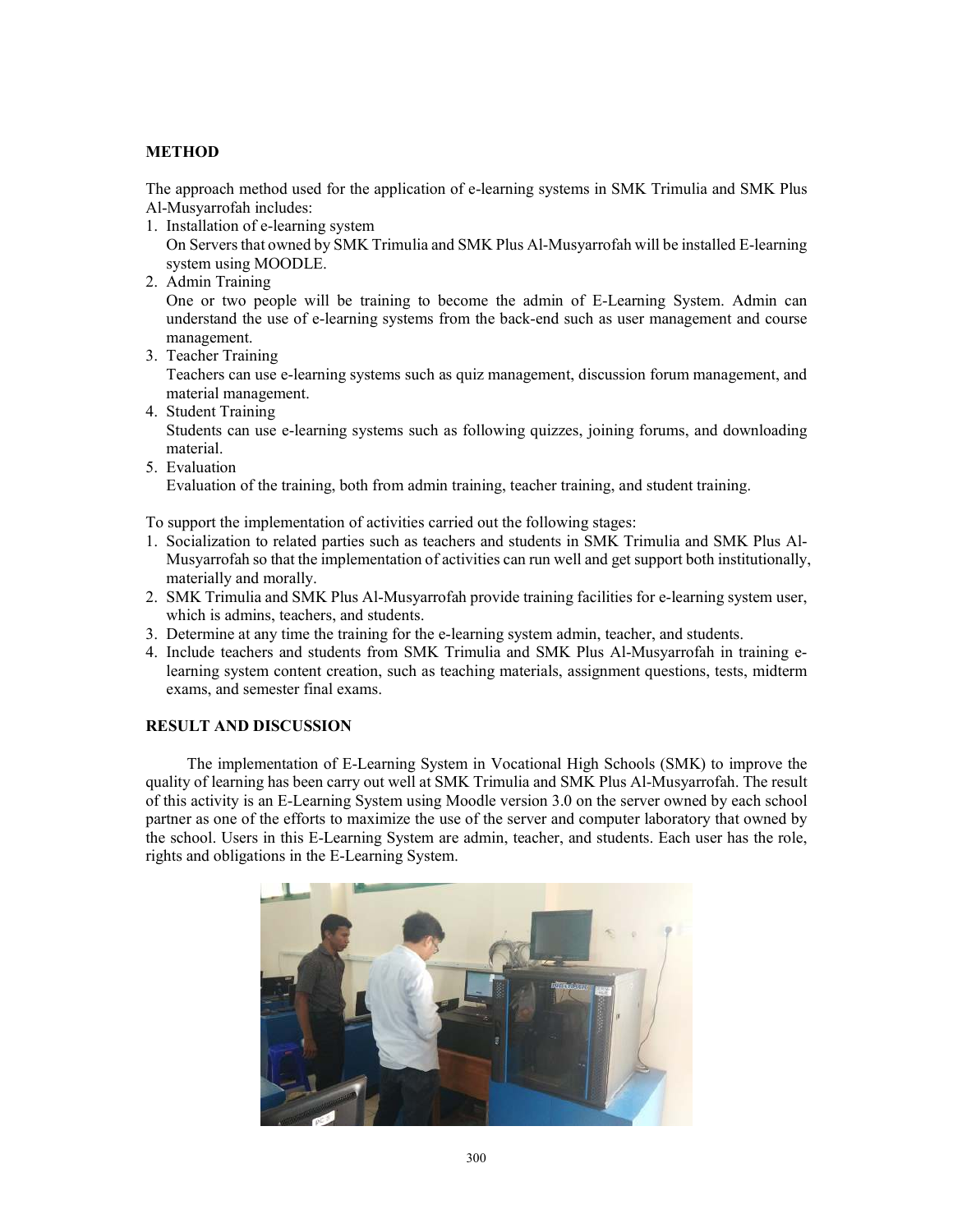#### **Figure 1.** E-Learning System Installation

Each partner of the School provides 1-2 people for E-learning admin. The achievement of the results in admin training is to do user management and course management. Admin is able to do User Management, among others, adding users one by one or simultaneously (bulk user); determine additional data fields; upload users; and upload user profile photos. Besides that, admin can also do course management, including: Adding Course (Subject); Removing Course (Subject); Editing Course (Subject); Sort Course (Subject); Add Course (Subject) in Bulk; Add Category (Academic Year); Delete Category (Academic Year); Editing Category (Academic Year); Sort Category (Academic Year); and Set Enrollment Users (teacher and student users).



**Figure 2.** Admin User Training

The application of E-Learning System in the making of Question Banks that can be used for the execution of daily exam and midterm so that students are familiar with Joint Exam (UUB) using the Quantum Computer Base Test (QCBT) system for Final Semester Exams and National Based Exams Computer (UNBK). Teachers who take part in the training can use the implemented E-Learning System such as Quiz Activity Management, Discussion Forum Management, and Material Management. To manage all activity, teacher will receive username and password to access E-Learning System.

The teacher is able to carry out the test implementation activities (Quiz) such as Creating Quiz that contains a method for question management, such as Adding Question Categories, Adding New Questions, Adding Questions from Question Banks, and Adding Questions Randomly. The teacher also able to determine Layout Quiz, Preview Quiz, and Preview after the Quiz is done; activities include Quiz Comments and Grading, Sending Quiz Messages, Viewing Grade Reports, Viewing Statistical Quiz, or Manual Grading.

In Management Discussion Forums, teachers can carry out activities including: Adding a Discussion Forum; Change the Discussion Forum; Determine Forum Type; Provide a Discussion Forum Rating; Provide Grade Discussion Forums; Determining Access Rights (Moderator) Discussion Forum; Using Discussion Forums; and Add Posts to Discussion Forums.While in the management of User material, the Teacher can add material files that upload into the E-Learning System. The added material can be a power point file, document, pdf, or hyperlink.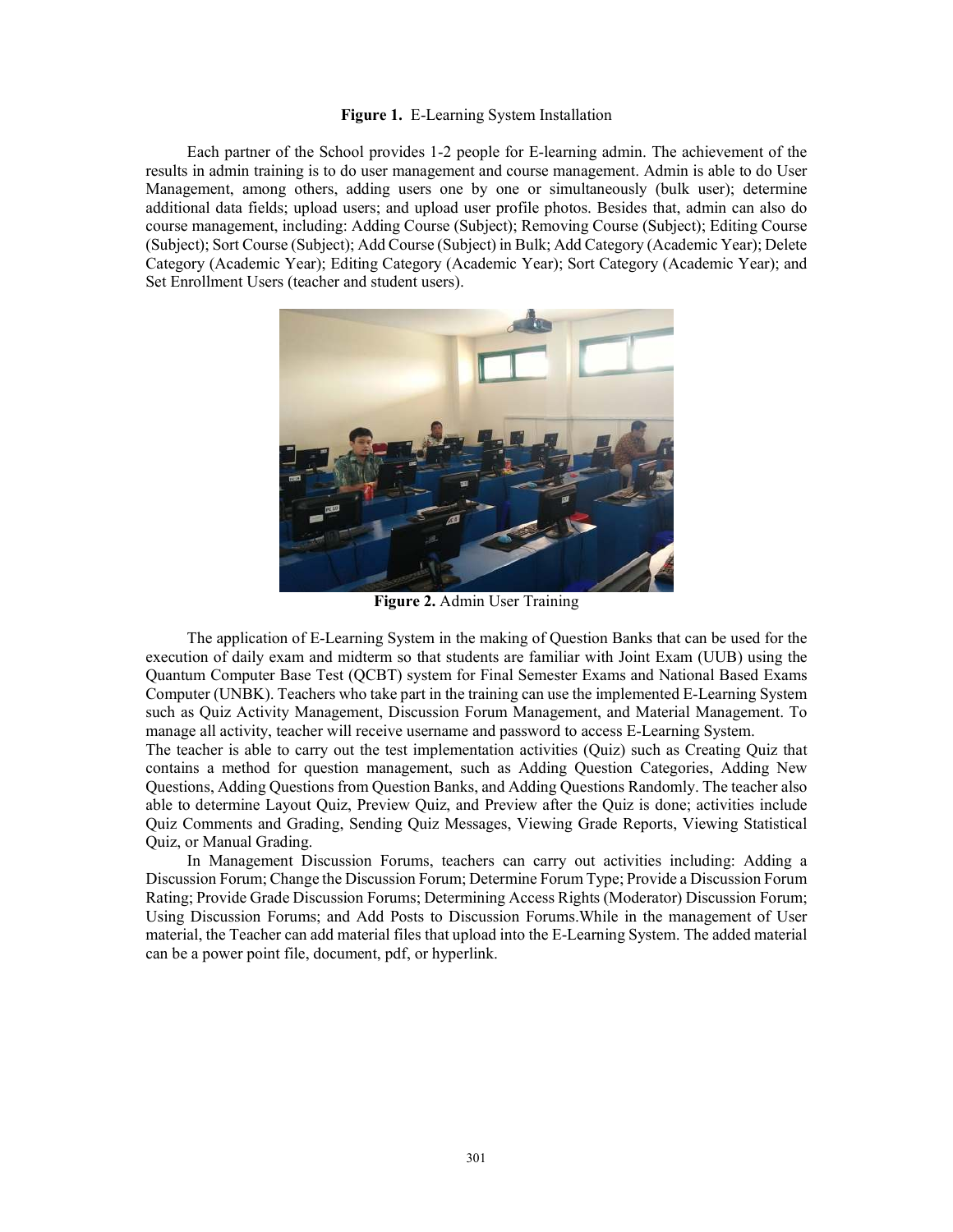

**Figure 3.** Teacher Training at SMK Trimulia



**Figure 4.** Teacher Training at SMP Plus Al-Musyaroffah

Students can use the implemented E-Learning System such as Following Quiz, Following the Forum, and Downloading Material. Students take part in assignments, tests, or midterms using the E-Learning System to become familiar with the environment at the time of the Joint Exam (UUB) using the Quantum Computer Base Test (QCBT) system for the Final Semester Exams and Computer-Based National Exams (UNBK). Students can use the E-Learning System for Following Quiz (Exams) activities, including: Save Quiz Automatically, Review Back Quiz, View Quiz Results, Save Questions, and Follow Quiz Back; Joining the Forum, among others: Giving Rating Forum Discussions, Adding Posts to Discussion Forums, and Viewing the Results of the Discussion Forum Grade; or Download Material.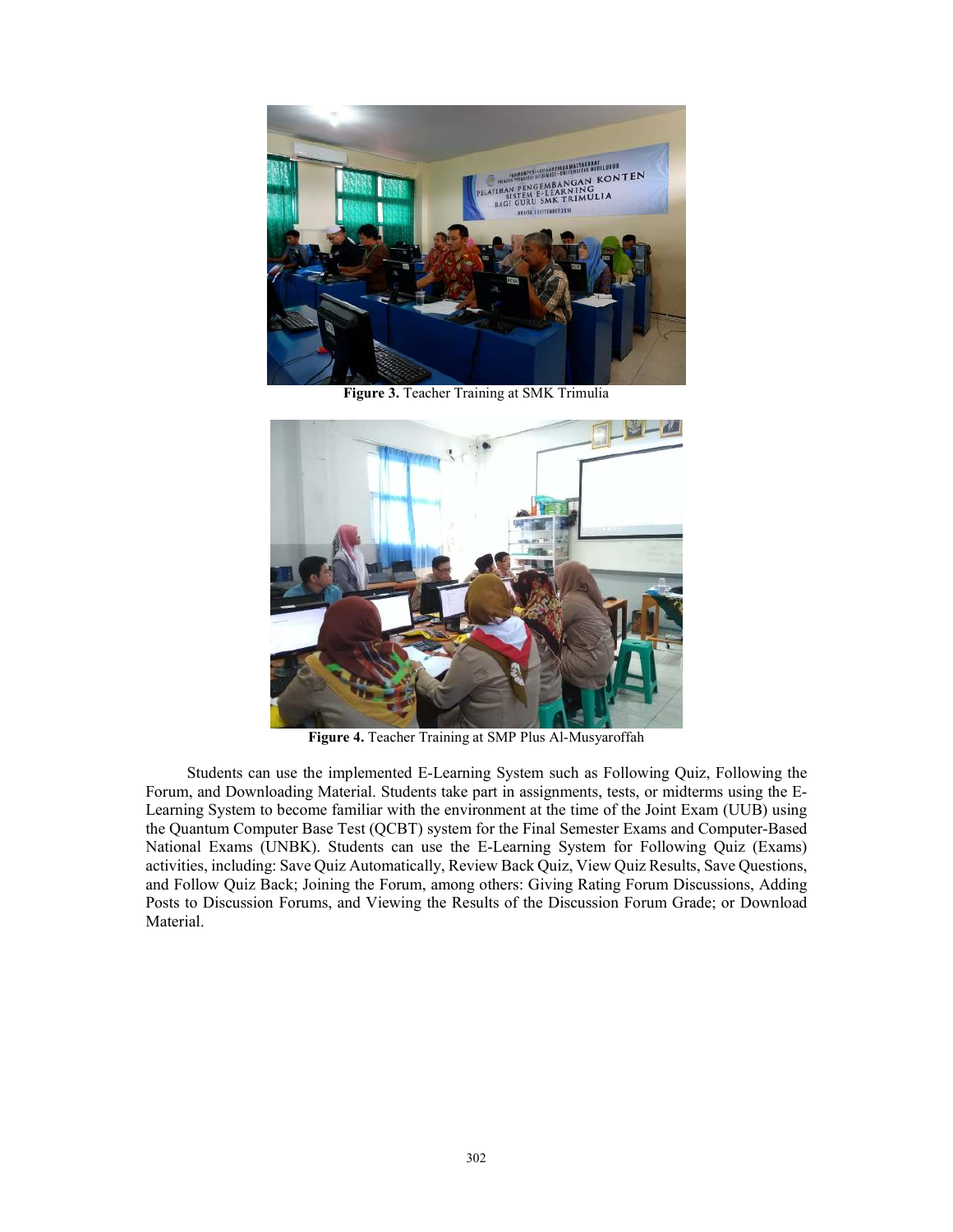

**Figure 5.** Student Training at SMK Trimulia



**Figure 6.** Student Training at SMK Plus Al-Musyaroffah

### **CONCLUSION**

Based on the description previously stated, the following conclusions are:

- 1. Produced an E-Learning System to assist in the technical adjustment of the implementation of UNBK and UUB by utilizing Computer Servers and Laboratories owned by School partners.
- 2. When giving assignments, daily test, midterm test, end of semester test, or tryout will user Question Bank by collecting questions that stored.
- 3. The teacher can understand the use of the E-Learning System that is applied to assist teachers in giving assignments, tests, midterm, end-of-semester including assessments by holding an online exam.
- 4. Students can use the E-Learning System to work on the questions given and see their grade directly.
- 5. Teacher and students can reuse the material provided by upload it to the E-Learning System.
- 6. Use of Discussion Forums on E-Learning System as a substitute if the Teacher is not present in the class. Students and teachers can still interact through the forums created.